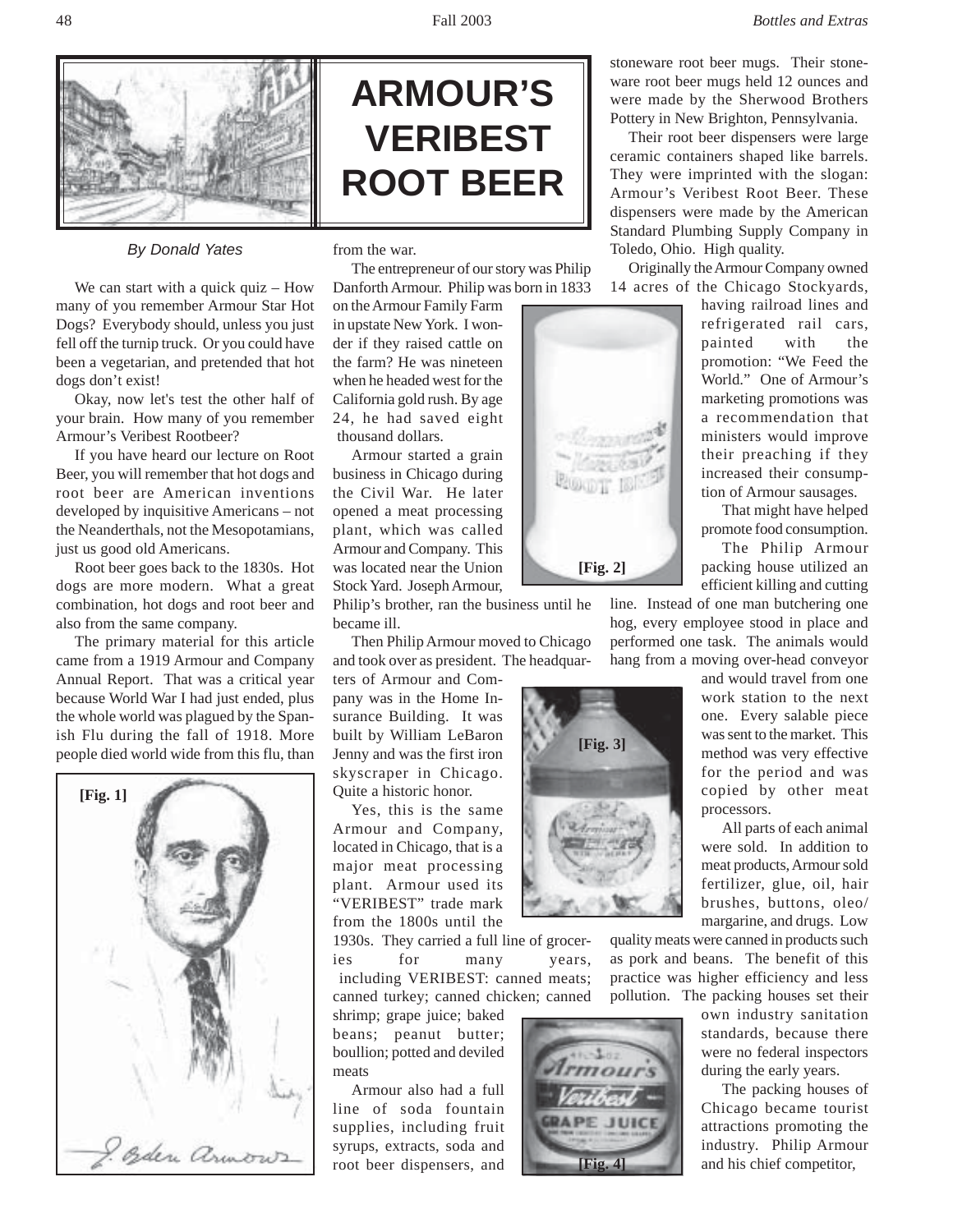Gustavus Swift, became world famous. Actress Sarah Bernhardt remembered her first visit to the butchers as shocking. It was the same process used by local butchers, except on a larger scale.

Henry Ford was inspired by the production line and developed his own assembly line for the production of his Model T Ford automobile.

Rudyard Kipling said that you will never forget your visit to the stockyard. During the 1893 World's Columbian Exposition, visitors took daily excursions to visit the Union Stockyards on the south side of Chicago.

Some observers had empathy for the cows and some were concerned by the working conditions of the employees. The labor was difficult and fast, and required sharp knives. Injuries were not uncommon.

The United States welcomed new immigrants from Europe and Asia. Armour and Company gave jobs to many hard-working new arrivals. The folks who worked in the stockyards lived in the nearby neighborhood called Packingtown; it was also called the "Back of the Yards." The negative aspects included the smell of the rendering and the smoke. Diseases spread rapidly among the meat packers, including the dreaded tuberculosis. Federal inspections greatly improved conditions.

In the early years, Armour workers lived in poor housing conditions. Philip Armour was also a philanthropist. His major charities included the Armour Mission, established by Joseph and offering a kindergarten, library and free medical care.

The Amour Institute provided technical training often on free scholarship for children. At the Armour Institute, children of the Chicago upper class were educated

with their servants' children. What a wonderful company benefit.

Philip Armour often visited the Institute, often giving advice to the students: "Always Keep at it. Don't Let up. Let Liquor Alone, Marry a Good Wife, and pound away at whatever you want — and sooner or later you will make good."

What good advice. It still applies today.

Philip Armour died in 1901 from pneumonia.

During the California gold rush, a camp of Missourians at Placerville, California included Philip B. Armour. Philip persuaded the local grocery store to let him operate a meat department in the store.

It was a new concept, but successful. Philip dreamed that in



the future all stores would have a meat department and that if it was profitable, he planned to butcher and sell wholesale meat to grocery stores.

 A small slaughterhouse was constructed by Plankington & Armour Co. in 1871. This was located in Kansas City at Central Avenue and State Line Road. Armour also had two other large packing houses, one in Chicago and the other in Milwaukee.

The famous cattle trails originated in Texas and ended at the packing houses. The demand for pork and beef in the east was increasing to balance the equation. Partner John Plankington retired from the Plankington and



Armour Company and Armour Brothers Company was organized. Already, by 1908, it was one of the largest meat producers in the

The *Kansas City Journal-Post* of Oct 16, 1904 described the

*Five thousand people are employed by the Armour Kansas City Packing Company. Men and women work together under one roof and are directed by Philip Armour. All jobs are pre-*

> *cisely conducted by man or machine, all working together like a fine clock.*

 *One of the primary and necessary rules is promptness in getting to work. All employees check in with the time keeper. Preliminary jobs start at 6:30 a.m. The cutters begin work at 7 a.m. The workmen occupied in the plant include skilled butchers, painters, blacksmiths, wagon makers, car builders, horse shoers, carpen-*

*ters, tinsmiths, galvanizers, box makers, coopers, can makers, electricians, draftsmen, mechanical engineers, boilermakers, lithograph printers' ice makers chemists and firemen.*

The major plant extended from the state line west to James Street, on the north side of Central Avenue, in Chicago. Floor space occupied 90 acres. Armour's business slogan was: "Meats for the World."

Workers who lived on Strawberry Hill and in Armourdale could hear the big steam whistle on top of the power house. The whistle was powerful and could be heard for many miles, and workers used to set their watches and clocks accordingly.

The Armour Packing Company was founded by Philip Danforth Armour. Early principal officers included Philip's

brother, Simeon B. Armour and his sons, Kirk B. Armour and Charles B. Armour. The name was changed to Armour and Company in 1910.

Operations for the new Martin City, Kansas Armour Plant began in March of 1973. Processed meats such as hams, bacon, lunch meats, smoked meats, and hot





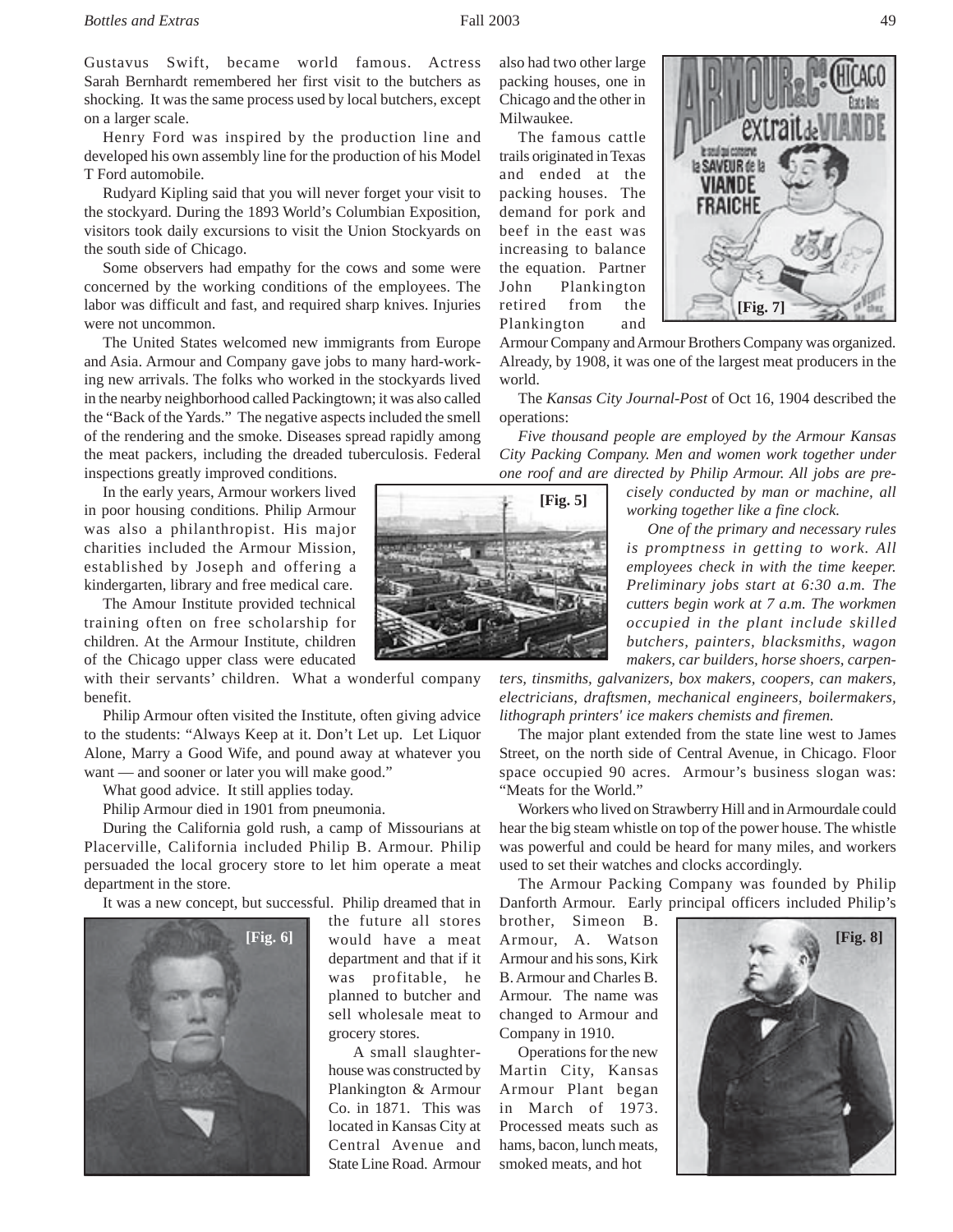

dogs, are produced and packaged in the new 100,000 square foot plant. --- Kansas City Times, November 10, 1978.

From the 1919 Armour and Company Annual Report:

*This was a vital year for Armour and the whole world. World War I had just ended and the Spanish Flu had killed millions of people, more people than did the war.*

Armour was already feeding much of the United States as well as Europe. The company faced a rapidly expanding market to accommodate the food demand.

At this time – 1919 – J. Ogden Armour was the president and son of A. Watson Armour. Charles W. Armour was the vice president.

## **Photos:**

**Header Photo:** "On the right, trainload after trainload, bringing the products of all soils, all seasons and all climes to the world's greatest kitchen. On the left, a steam-propelled chain of endless distribution, filling the larders of America with the bounty of Nature, and feeding millions beyond the sea.**"**

**Fig 1:** J. Ogden Amour, Amour & Company.

**Fig 2:** Armour's VERIBEST Root Beer Mug.

**Fig. 3:** Stoneware jug for Amour's VERIBEST Strawberry.

**Fig. 4:** Label of a Amour's VERIBEST 4-oz Grape Juice bottle. **Fig. 5:** Amour and Company owned fourteen acres in the stockyard, with rail lines and refrigerated cars bearing the phrase: "We Feed the World."

**Fig. 6:** Philip Danforth Amour, born in 1833.

**Fig. 7:** Advertisement for Amour, in French, which translates as: "Amour & Co. Extract Meat. The flavor of fresh meat."

**Fig. 8:** Philip Amour, 1833-1901.

**Figs. 9 - 10:** "Helpful Hints" booklets from 1905, "For The Informed Housewife.

**Fig. 11:** Advertisement for Armour's Grape Juice from the *National Druggist*, March, 1916.

**Fig. 12:** The April-May-June page from Armour's 1909 calendar.





**[Fig. 11]**

Donald Yates is the author of *Ginger Beer & Root Beer Heritage, 1790 - 1930*. He can be reached by mail at: 8300 River Corners Road, Homerville, OH 44235, by phone: (330) 625-1025 or E-mail: donaldbetsyyates@earthlink.net.



great artifacts in the Root Beer Museum, Pottsville, Pennsylvania, Bob Averill, proprietor.